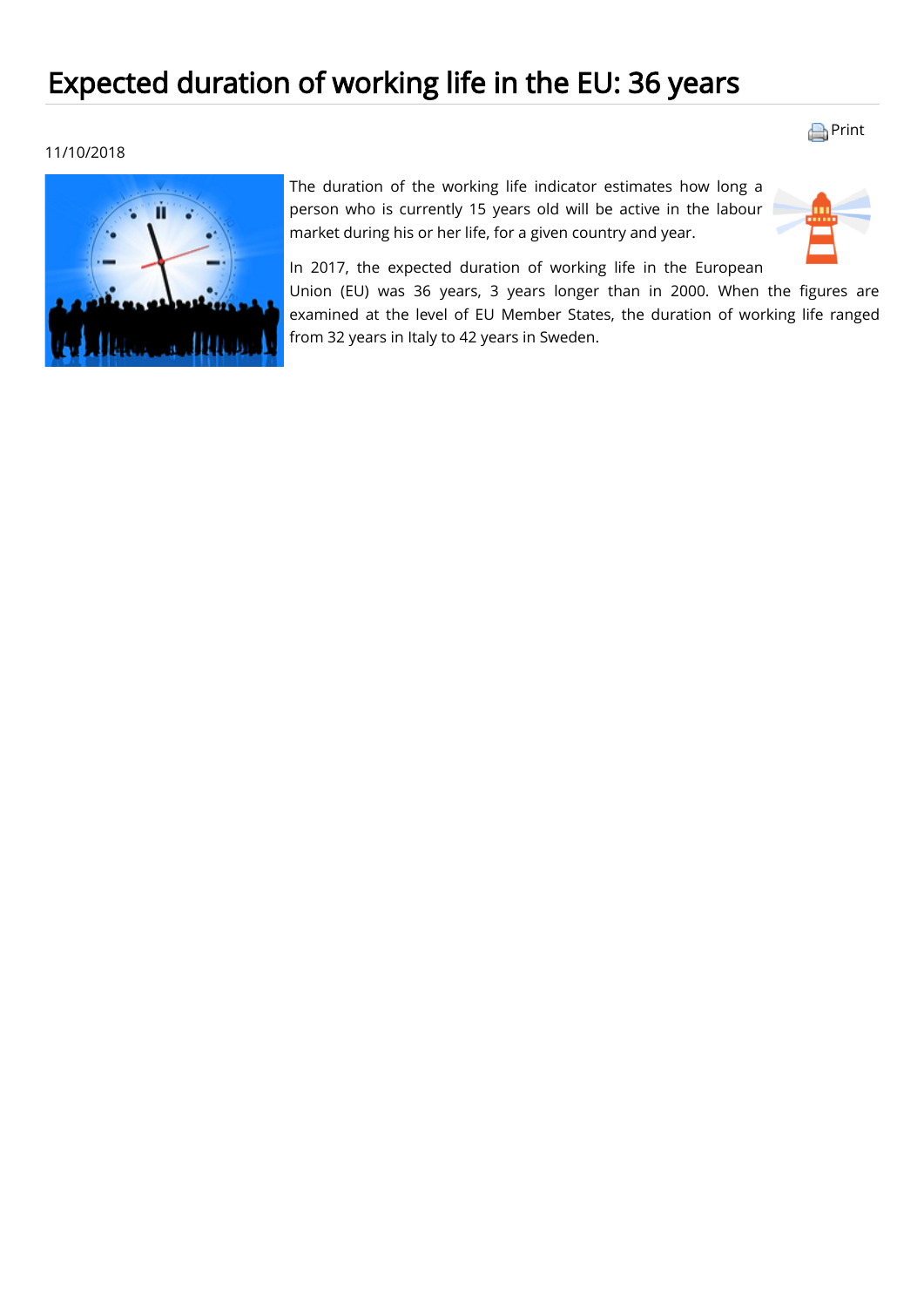## **Estimated duration of working life, by country**

For a person who is 15 years old in 2017

Data not available



At the EU level, there was a difference of 5 years between men and women, with men at 38 years, and women at 33 years. The duration of working life was longer for men than for women in most EU Member States in 2017, with the exception of two countries (Lithuania and Latvia). Latvia had no difference in the length of working life between men and women, and in Lithuania the duration of working life was longer for women than for men. Among the EU Member States, Malta had the largest gender gap (12 years).